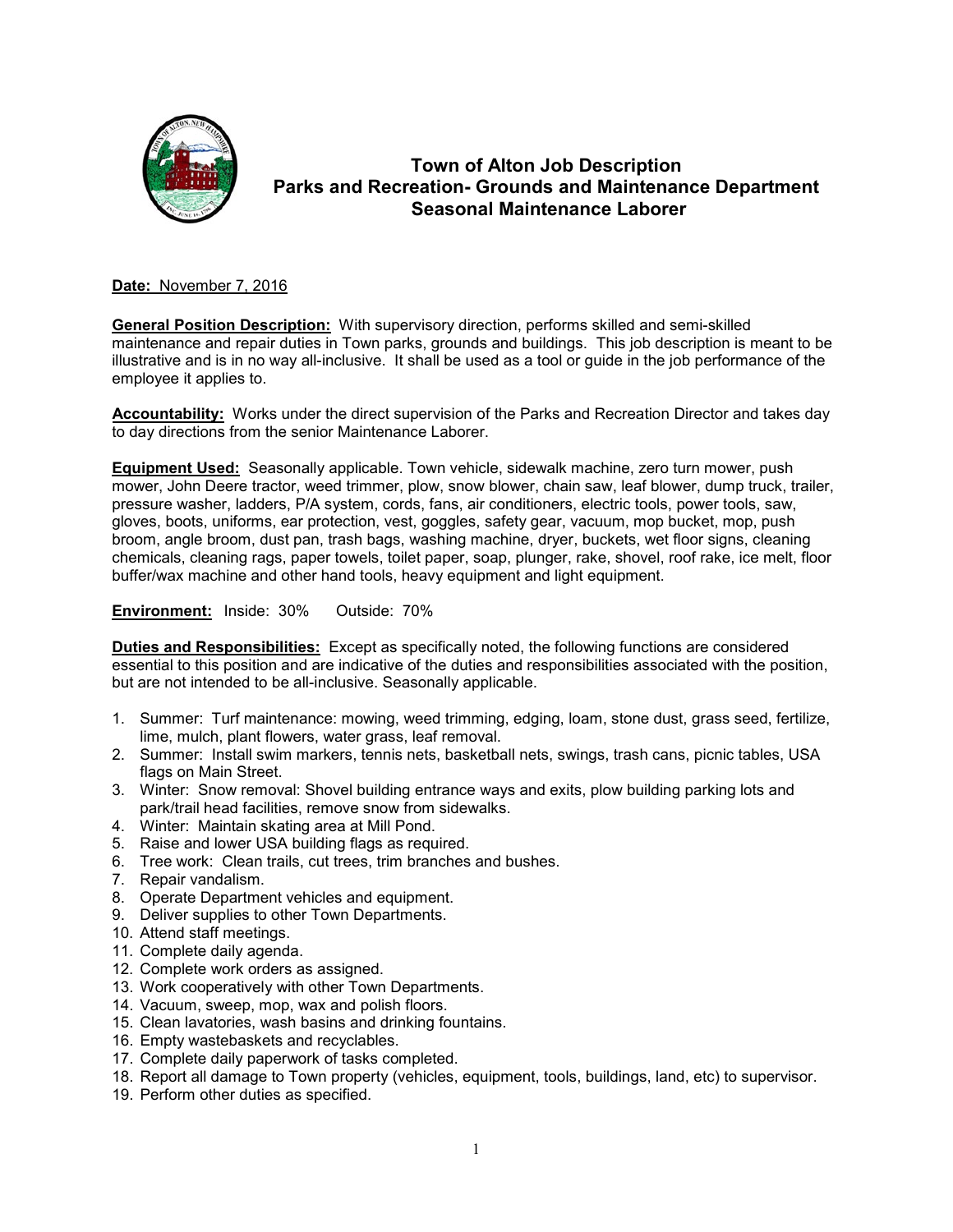**Support:** N/A

**Financial Data:** N/A

# **Computer Operation:** N/A

**Other Functions:** Strip, buff and wax floors. Paints restroom floors seasonally.

### **Cognitive and Sensory Requirements:**

- Vision: Necessary for visual operation in all aspects of the position such as equipment use, observance of vehicle traffic, paperwork, observing safety of co-workers, public, etc.
- Hearing: Necessary for receiving instructions and for safety while working.
- Speaking: Necessary for communicating with supervisor, employees, residents, and the general public.
- Taste and Smell: Necessary for detecting fumes and gases.
- Dexterity: Necessary for operating all equipment and tools associated with mechanical needs.
- Mobility: Needed to walk around work sites, the department, and other municipal locations, as well as other outside locations.

**Other Consideration and Requirements**: Work is conducted at a wide variety of locations including but not limited to Jones Field Park, Railroad Square Park, Ginny Douglas Park, Liberty Tree Park, B&M Railroad Park, Harmony Park, Monument Square, Town Hall, Gilman Library, Police Department, West Side Public Restrooms, East Side Public Restrooms, Pearson Road Community Center, Alton Bay Community Center, Parks and Recreation Building, Gilman Museum, Central and West Alton Fire Stations, Highway Department, West Alton/Mt. Major Community Center, Riley Road Beach, Roberts Cove Beach, John Racine Memorial Trail, Public Swim Docks, Public Boat Docks, Town Beach, Half Moon Boat Launch, Land Bandstand, Water Bandstand, Mike Burke Trail Head, Trash Swamp-Fort Point Road Trail Head, Cotton-Hurd Brook Trail Head, Stockbridge Corner Parcel, Abednego Parcel, School Street Triangle, Dockside Hill, Dockside Triangle, Sidewalks, and Meeting House monument.

### **Physical Requirements:**

Lift up to 10 pounds: constantly required. Lift 11 to 25 pounds: constantly required. Lift 26 to 50 pounds: constantly required. Lift over 50 pounds: constantly required. Assistance may be available. Carry up to 10 pounds: constantly required. Carry 11 to 25 pounds: constantly required. Carry 26 to 50 pounds: constantly required. Carry over 50 pounds: constantly required. Assistance may be available. Balancing: constantly required. Push/pull: constantly required. Reach above shoulder height: constantly required. Reach at shoulder height: constantly required. Reach below shoulder height: constantly required. Sit: one total hour per day. Stand: seven plus hours per day. Walk: seven plus hours per day. Twisting: frequently required. Bending: constantly required. Crawling: frequently required. Squatting: constantly required. Kneeling: constantly required. Crouching: frequently required. Climbing: frequently required. Driving: constantly required.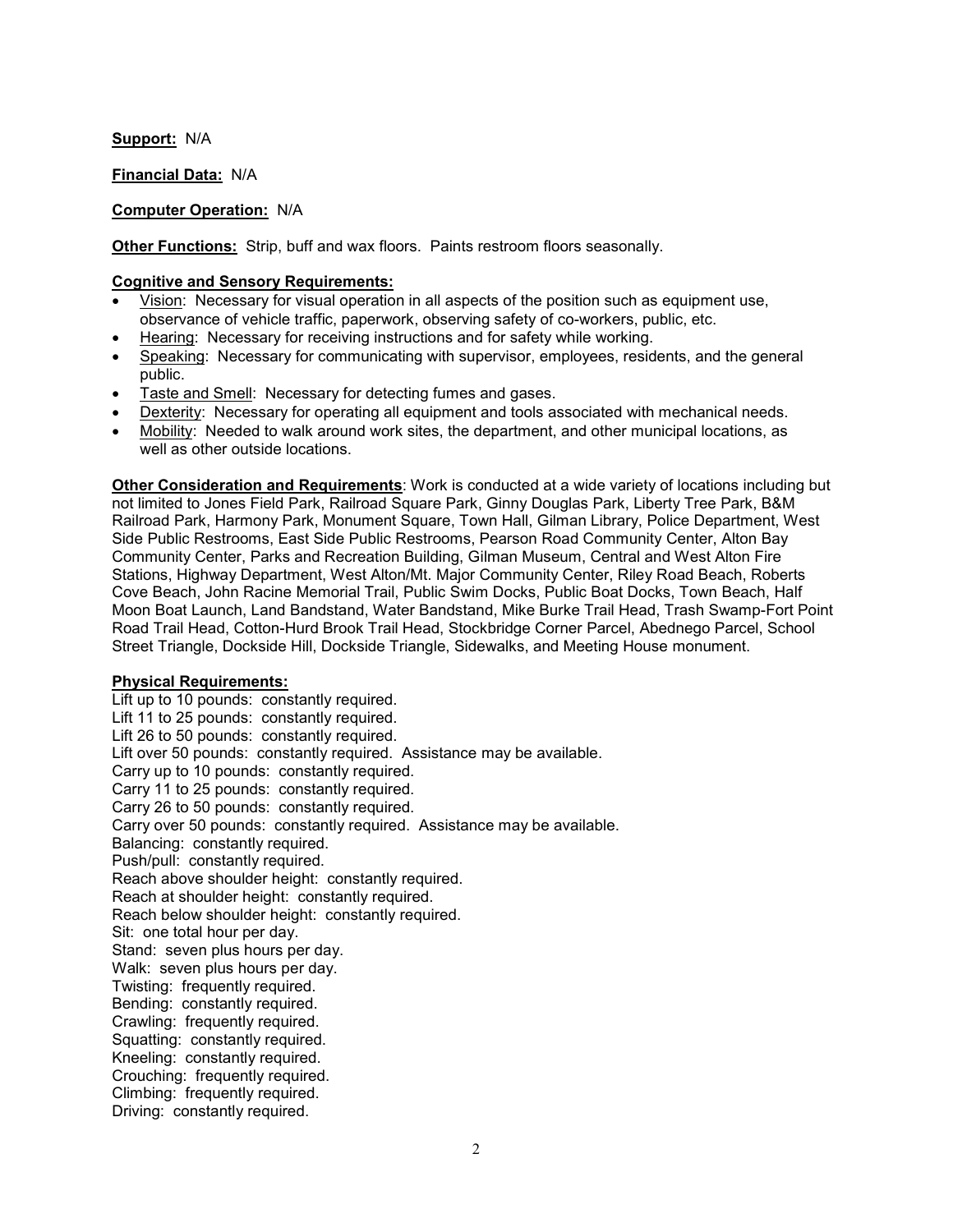#### **Fine motor skills (hands, wrists, fingers, feet, toes, etc.):**

- Grasping: constantly required.
- Handling: constantly required.
- Torquing: frequently required.
- Fingering: constantly required. Hand tools, vehicle and building repair work, etc.
- Foot/feet: constantly required. Operating vehicle and equipment foot pedals, walking at site facilities.
- Toes: rarely required.
- Controls and equipment: All tools and equipment, brooms, mops, buckets, bottles, spray bottles, vacuum, shovel, hand tools, motor vehicles.

#### **Work Surfaces:**

- Rough, wet, slippery terrain
- Carpet, concrete, asphalt, brick, linoleum, ceramic tile surfaces, etc.
- Dirt surfaces, sand, beaches, rocks, etc.
- Office area includes workstation with desk, computers and cupboards
- Table, filing cabinets, closet with shelves, bookshelf and bulletin boards
- All surfaces are at various heights
- Structure interior and exterior surfaces
- Non-structure interior and exterior surface
- Equipment and vehicle cab interiors and exteriors
- Rough, harsh, slippery, dangerous, uneven ground surfaces and/or areas
- Grass, dirt, gravel, mud
- Rain, snow, sleet, hail, ice and flooded areas and surfaces
- Vertical and horizontal step surfaces
- Roofs, Heights

#### **Summary of Occupational Exposures:**

- May be exposed to conditions such as fumes, noxious odors, dust, mites and hazardous chemicals.
- May be exposed to herbicides, pesticides, fuels, paints, solvents, hydraulic fluids and fertilizers.
- May be exposed to long periods of unfavorable climatic conditions.
- May be exposed to poison ivy, oak or sumac; and insects such as wasps, hornets, bees, etc.
- Most work occurs at Town buildings, parks and facilities.
- Travel in a motor vehicle is required.
- May be exposed to long periods of sunlight and unfavorable climatic conditions when outside.
- When inside, may be exposed to long periods of unnatural light, loud noises, office product chemicals, air conditioning, etc.

**Other Training, Skills and Experience Requirements:** Knowledge of methods, materials and equipment used in maintenance work. Ability to follow written and oral instruction. Ability to read and write. Physical ability to perform work required. Ability to establish and maintain effective working relationships with other employees. Work requires wear of protective devices such as masks, goggles and gloves. Any equivalent combination of education and experience, which demonstrates possession of the required knowledge, skills, and abilities.

# **License/Certification Requirements:**

- Valid NH driver's license.
- High school diploma or GED.
- Any equivalent combination of education and experience, which demonstrates possession of the required knowledge, skills, and abilities.